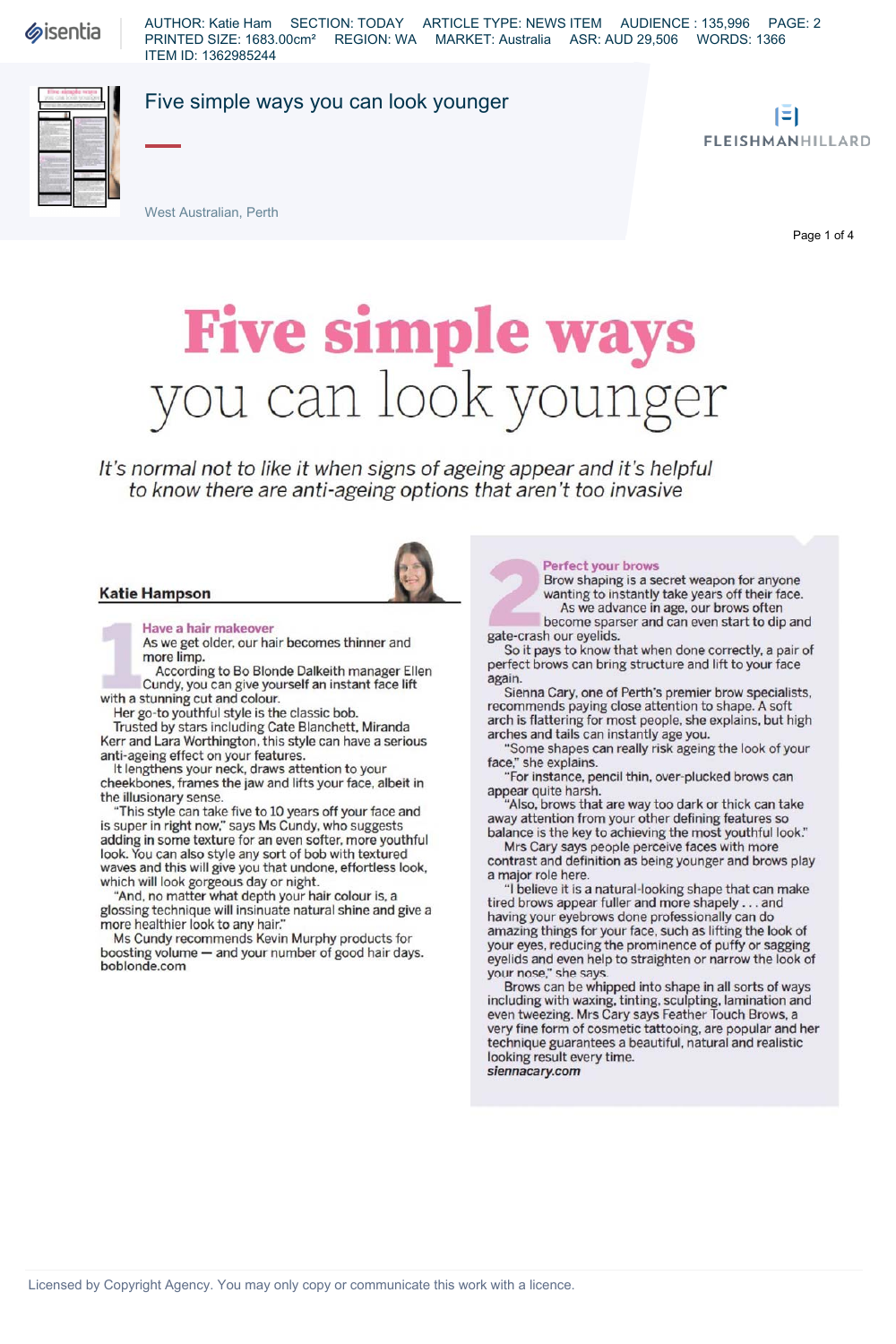## *<u>isentia</u>*

AUTHOR: Katie Ham SECTION: TODAY ARTICLE TYPE: NEWS ITEM AUDIENCE : 135,996 PAGE: 2 PRINTED SIZE: 1683.00cm² REGION: WA MARKET: Australia ASR: AUD 29,506 WORDS: 1366 ITEM ID: 1362985244



### Five simple ways you can look younger

ı=ı **FLEISHMANHILLARD** 

West Australian, Perth

Page 2 of 4

**Religiously cover up**

**If** you ever wondered why Nigella Lawson still looks so fresh-faced at 60, her secret is a simple one.

She covers up, wears hats and avoids

sunbathing. She was even pictured on Bondi Beach in a burkini-style head-to-toe swimsuit and once said: "I am so sun-phobic, I need to wear a factor-50 sunblock even in winter."

Still the most effective anti-ageing treatment we have, sun protection should be a part of your everyday routine.

A recent study showed that just IS months of regular sunscreen use resulted in fewer skin spots and improved uniformity of skin colour compared to people who did not use it.

Overexposure to the UV in sunlight accelerates the breakdown of the elastic structure of the skin and affects its collagen, which leads to wrinkles, thickening and uneven skin tone.

It also damages the DNA in our skin cells, putting you at risk of ugly skin cancers. Even when they are removed, it can cause unsightly scarring.

"Sun damage to skin even has its own name photoaging," explains Cancer Council WA SunSmart manager Mark Strickland, who says all of this can be avoided with good sun protection.

"A seriously effective beauty routine should include daily sunscreen use for the face, hands and any exposed skin.

"Long clothing, a hat, shade and sunglasses add the finishing touches for younger looking skin."

Also look at the UV Index. If you are outside when it's 3 or higher, your unprotected skin will be ageing.

The higher the index number — and Perth gets up to 14 — the faster the ageing is happening. **myuv.com.au.**



**Freshen up your smile** A bright, white smile is associated with youth and vitality.

Full disclosure, though: teeth whitening can cause some people temporary

discomfort, and, if you're really unlucky, a series of 'zingers' in the first 72 hours, which are sudden sharp pains in a tooth that can last a few seconds at a time. Still, there is no shortage of people willing to risk a

little suffering for the sake of beauty and in this instance, fresh pearly whites.

Dr Vicky Ho, from Dr Vicky's Smile Design Studio, in Mosman Park, says teeth whitening is so popular that she sees an average of three clients a day at her clinic alone.

She has tried and tested many treatments over the years and recommends Philips Zoom whitening, which can be done in-chair or at home. It uses blue LED light-accelerated technology and can whiten teeth up to eight shades in 45 minutes.

"Teeth whitening can help us appear younger because generally as we age naturally, the teeth get yellower and yellower," explains Dr Vicky.

"It is a very good option for people who want a simple and effective way to lift and enhance the smile without any invasive treatment.

"A very common side effect to teeth whitening is teeth sensitivity but this often lasts only for 24 hours, and not long term."

Expect to pay \$800 for the in-chair treatment (Dr Vicky has a deal on for \$599) or \$275 for the take-home trays, so you can do it yourself.

Dr Vicky strongly cautions against over-the-counter or beautician products because of the risks to your gums, including burns. Dental professionals will take great care to protect your gums and soft tissues, she explains.

Only dentists have access to the stronger products that are actually more effective," says Dr Vicky, adding a dentist will work to find out how sensitive you are and adapt the treatment accordingly. SmileDesignStudio.com.au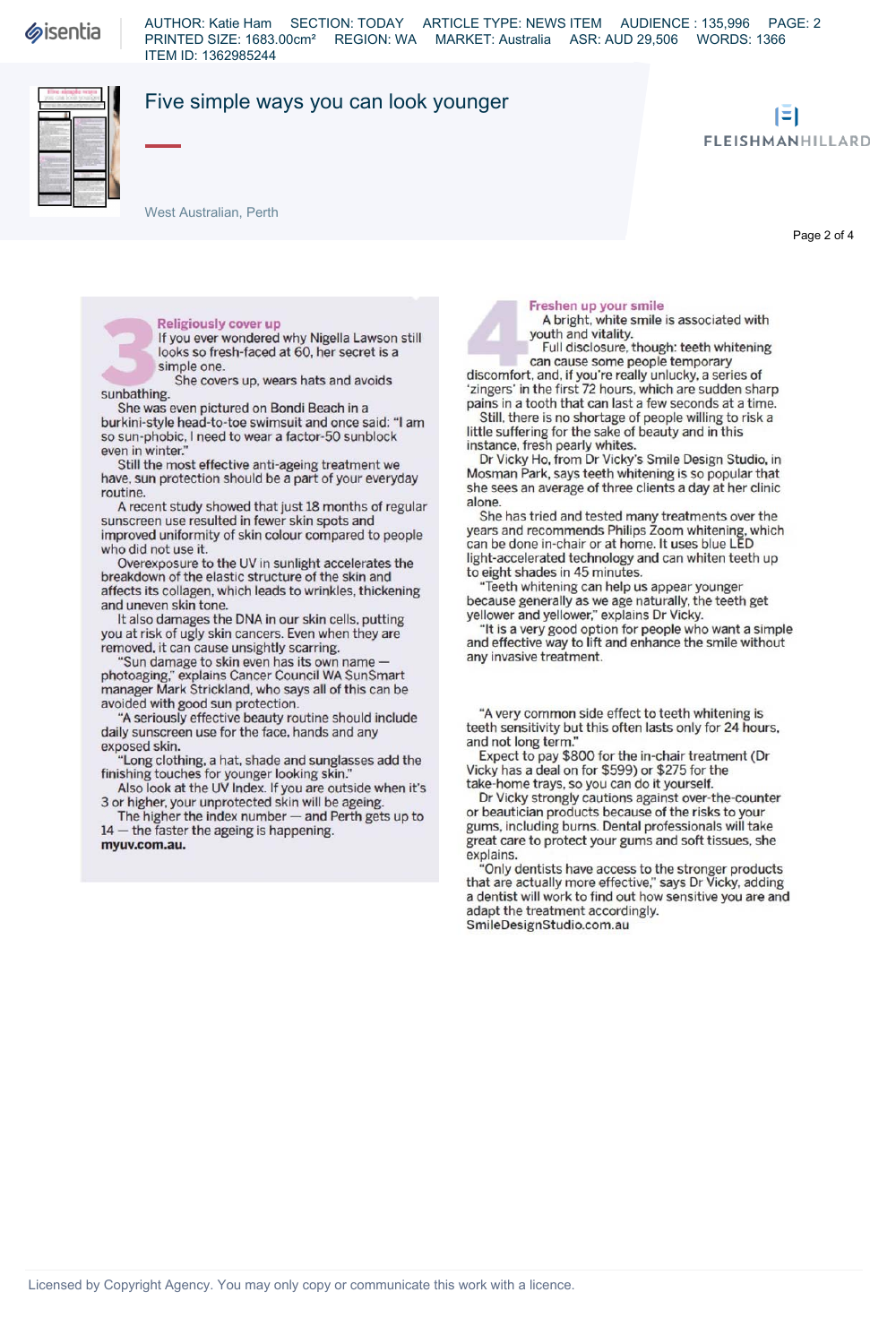## **Sisentia**

AUTHOR: Katie Ham SECTION: TODAY ARTICLE TYPE: NEWS ITEM AUDIENCE : 135,996 PAGE: 2 PRINTED SIZE: 1683.00cm² REGION: WA MARKET: Australia ASR: AUD 29,506 WORDS: 1366 ITEM ID: 1362985244



#### Five simple ways you can look younger

ı=ı **FLEISHMANHILLARD** 

West Australian, Perth

Page 3 of 4

Have regular facials

Have regular facials<br>Blessed with natural beauty and a team of<br>talented make-up artists, Beyonce always<br>manages to look fresh and radiant.<br>As it turns out, she has another trick up<br>her sleeve when it comes to maintaining h Blessed with natural beauty and a team of talented make-up artists, Beyonce always manages to look fresh and radiant.

As it turns out, she has another trick up and glowy complexion — regular facials.

She is among a string of celebrities who rely on the hydrafacial, which Dr Kate Jameson, from Youth Lab, also swears by.

To get good skin, you need to stimulate it and this gently exfoliates, extracts, infuses and hydrates the skin in a single treatment and requires no downtime.

"The hydrafacial treatment replaces more abrasive, traditional methods of microdermabrasion," explains Dr Jameson.

"Although microdermabrasion and the hydrafacial will make your skin feel smooth and brightened immediately and stimulate cell turnover in the top layers of the skin, only the hydrafacial will add long-term benefits by detoxifying, hydrating and stimulating collagen remodelling and rejuvenation."

To keep your skin looking its best, she recommends monthly hydrafacials in conjunction with LED light therapy but if your budget won't allow it, just before an event is perfect.

For the home routine, Jameson says it's important to include products with Vitamin A and recommends Cosmedix Serum 16 as a fantastic entry-level product, which also suits sensitive skin.

She is also huge a fan of PCA Hyaluronic Acid Boosting Serum.

"This is the sort of product that when you run out, you actually feel the difference in your skin within days and then madly run into the clinic to get more," she says.

"It offers deep hydration and an instant hydrated. smoothing effect on the surface of the skin. youthlab.com.au

"A seriously effective beauty routine should include daily sunscreen use for any exposed skin."